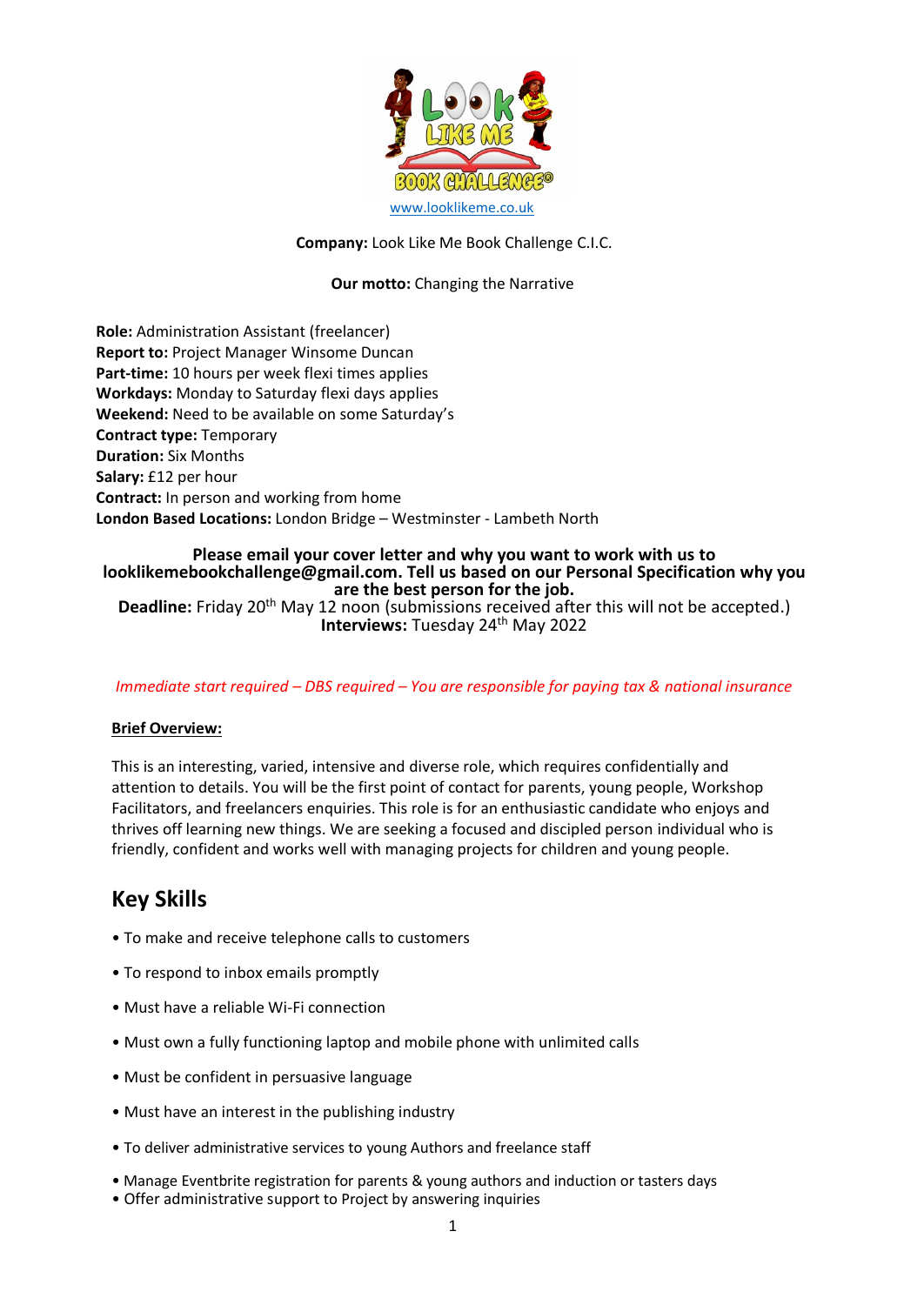• Suggest and implement changes (workflow/configuration) to optimise performance of Look Like Me Book Challenge C.I.C. customer services and brand

- Trouble shooting/providing young authors feedback to the Project Manager
- Provide parents with written agreement or engagement letters
- To liaise with the team and manage timelines and deadlines
- Take minutes at meetings or online conferences call

• Represent the Look Like Me Book Challenge C.I.C. brand professionally in all communication with external organisation, media and press

- Be the first point of contact for engagement
- Respond to queries from within 48 hours
- To action any additional duties within the specification of your role not listed here within reason

• Administration ensure all manuscripts are received in a timely fashion and to make sure that fast track manuscripts are working to schedule and chase authors where necessary

- To create PDF and PowerPoint presentations for taster and induction days
- To updated Google share online folders
- Chase authors for outstanding written work
- Proactive, consultative and customer orientated
- Proven organisation and great communication skills
- Strong administration skills
- An excellent understanding of MS office
- Strong IT skills
- To write letters and follow on emails promptly
- Follow up on press and marketing campaign initiated by the Project Manager
- A flexible and positive work approach
- Highly motivated with a willingness to seize the initiative
- Accuracy in communication and clear delivery of messages
- Effective at actioning tasks
- Must be a self-starter and motivator